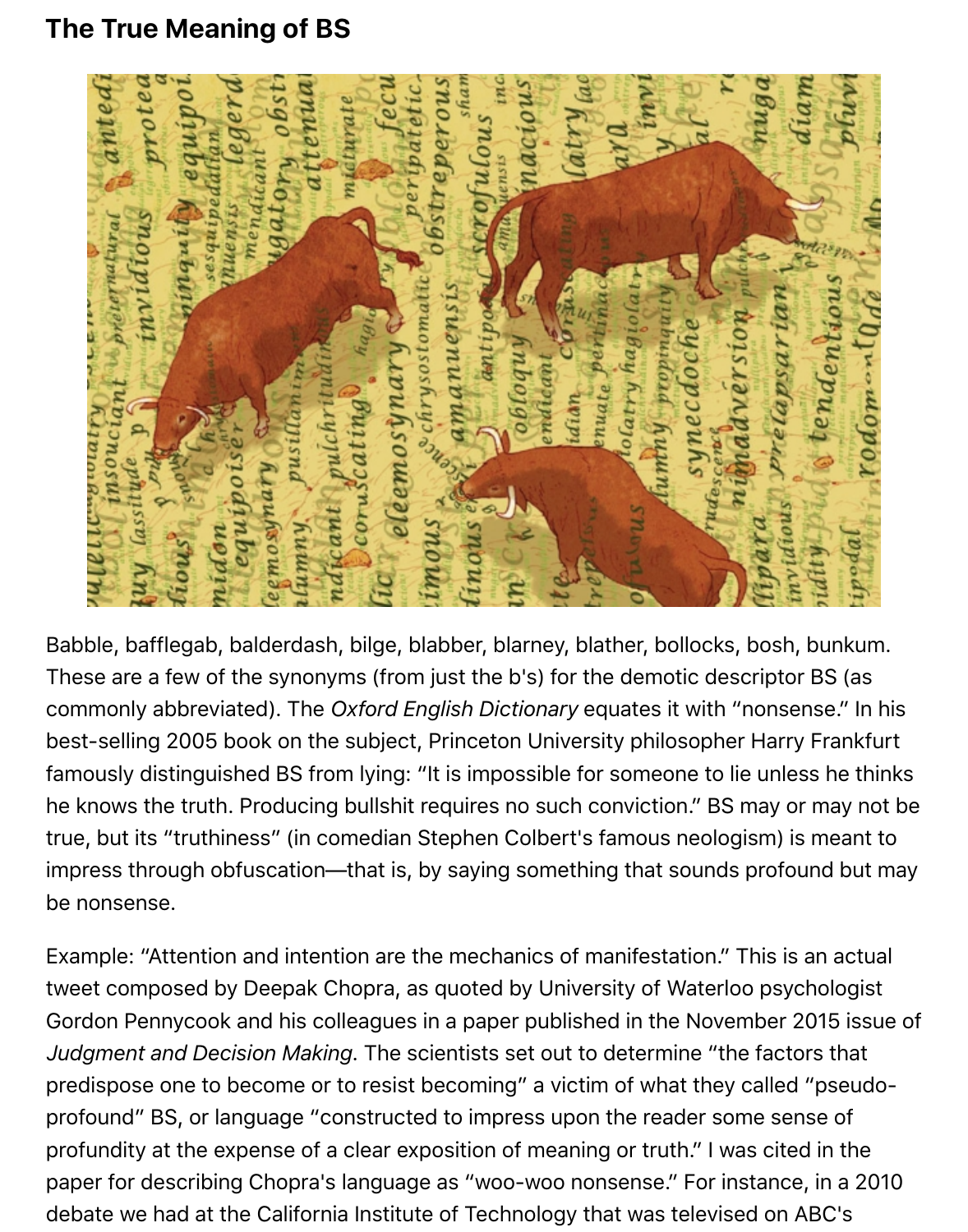since gotten to know him and c[an assure readers tha](http://bit.ly/1PQqk6s)t he doesn't create such phrases to intentionally obscure meaning. He believes that quantum physics explains conso so invoking terms from that field makes sense in his mind, even though to those inclined, much of what he says sounds like, well, BS.

These are examples of what cognitive psychologist Dan Sperber meant when he "The Guru Effect," a 2010 article in the *Review of Philosophy and Psychology: "A* often, what readers do is judge profound what they have failed to grasp." To find some people are more or less inclined to accept BS as legit based on their ability thereof) to grasp language (or lack thereof), Pennycook et al. began by distingui types of thinking: one, intuitive—rapid and automatic cognition—and, two, refled slower and effortful cognition. Type 1 thinking makes us vulnerable to BS becaus time and effort to think (and say), "I know what each of those words mean. I still think I know...." Pennycook and his team tested the hypothesis that higher intelligence and higher and the and a superior analytical cognitive style (analyticity) leads to a greater capacity to de reject pretentious BS. Employing standard measures of intelligence (for example Wordsum test) and analyticity (for example, the Cognitive Reflection Test), the psychologists presented subjects with a number of meaningless statements pro the New Age Bullshit Generator (http://sebpearce.com/bullshit), such as "We are midst of a self-aware blossoming of being that will align us with the nexus itself" "Today, science tells us that the essence of nature is joy."

In four studies on more than 800 subjects, the authors found that the higher the intelligence and analyticity of subjects, the less likely they were to rate such stat as profound. Conversely, and re[vealingly, they concluded that t](http://sebpearce.com/bullshit)hose most receptive to pseudo-profound BS are also more prone to "conspiratorial ideation, are more lil hold religious and paranormal beliefs, and are more likely to endorse complemer alternative medicine." Apropos of one of this column's skeptical leitmotifs, detection according to the authors, "is not merely a matter of indiscriminate skepticism bu discernment of deceptive vagueness in otherwise impressive sounding claims."

Skepticism should never be indiscriminate and should always be discerning of a verisimilitude based on evidence and logic, regardless of language. But language so it is incumbent on us all to transduce our neuro-phonemic excitatory action p